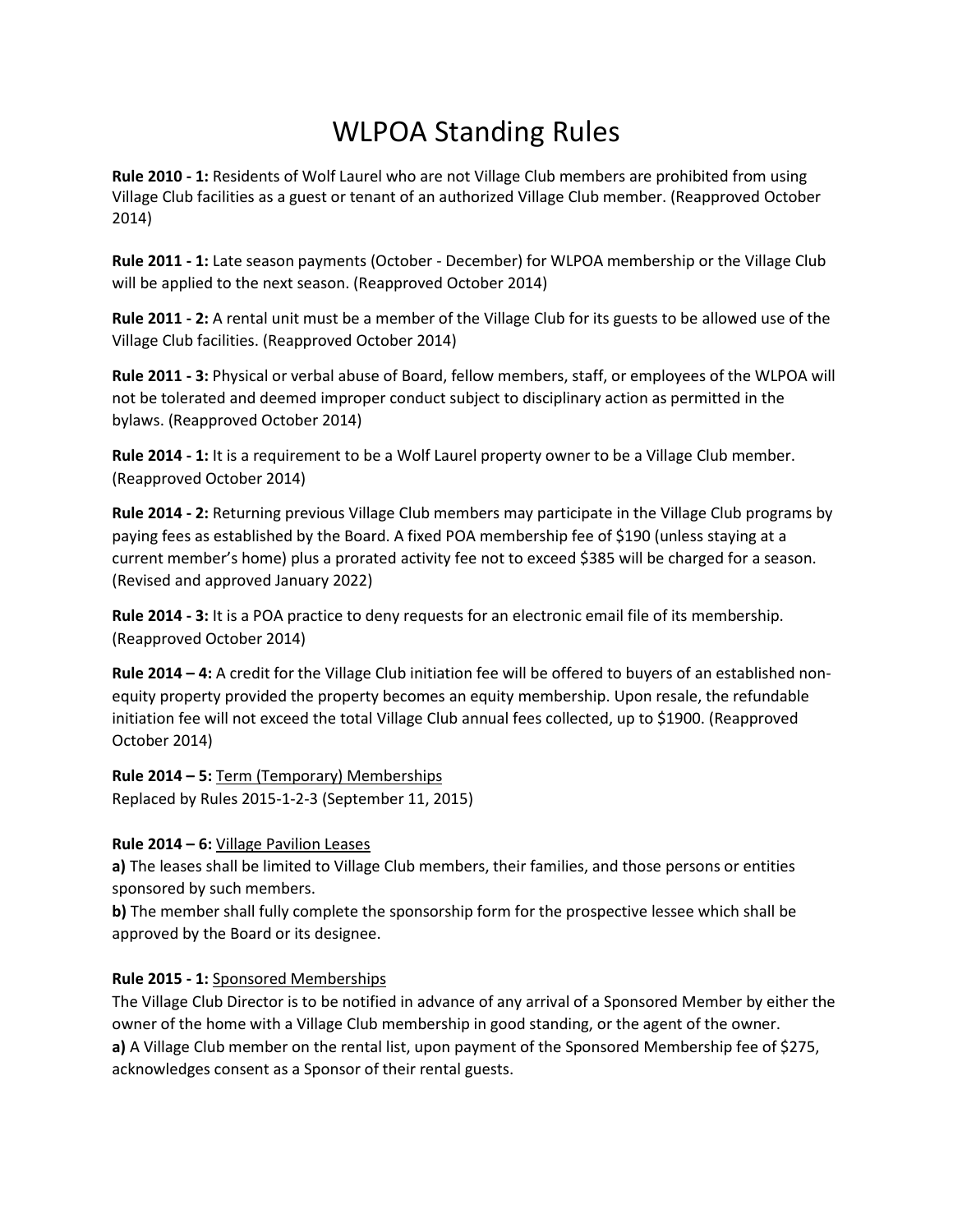**b**) A person or group staying in a Village Club Member home will complete the Sponsored Member Registration form with the Village Club Director or Village Staff member on duty.

**c)** Sponsored Members will receive membership cards for use during their specified length of stay (Village Staff will issue these cards to anyone in the group 14 years of age or older).

**d)** Sponsored Members are required to carry their membership cards at all times while in the Village and show their card(s) to Village Staff upon request.

**e)** The WLPOA Village Club Director shall maintain a list of Village Club members who offer their residences for lease, of which number shall not exceed thirty. Once the list reaches thirty, a waiting list shall be established and maintained.

**f)** Village Club members on the rental list shall submit an annual fee in an amount set by the Board as shown on the current Membership Fees – Policy document. (Revised and approved January 2022)

#### **Rule 2015 - 2:** Term (Temporary) Membership Fees

This fee schedule was discontinued. (Revised and approved January 13, 2017)

#### **Rule 2015 - 3:** Wolf Laurel Unaccompanied Guests

**a)** For access to the Village Club facilities, the Village Club Director must be notified in advance of an unaccompanied guest by the owner of the home with a Village Club membership in good standing. This pre-registration for unaccompanied guests can be by phone or e-mail.

**b)** Unaccompanied guests that wish to access Village Club facilities or programs/events during the May through October season, must obtain guest ID cards at the WLPOA Community Center to use during their length of stay (Village Staff may issue these cards to anyone in the group 14 years of age or older). These cards must be available to present to Village Staff upon request. (Revised and approved January 13, 2017)

**Rule 2016 - 1:** A credit for the Village Club initiation fee up to the amount of dues paid from 2010 to date will be offered to current property owners upon receipt of the initiation fee balance and the property becoming an equity membership. Upon resale, the refundable initiation fee will not exceed the balance of the initiation fee paid upon entry to the Village Club. (Approved September 9, 2016)

#### **Rule 2017 - 1:** Village Club Annual Memberships (for long term rental residents)

Persons who qualify for an annual membership shall submit a membership application for Board review and approval to obtain membership. Annual members shall pay the same dues, fees, and costs as an equity member and with the same benefits. The initiation fee paid by annual members is only refundable or redeemable at such time that the member purchases a residence within the gates at Wolf Laurel and fulfills all obligations required of an equity membership. No additional initiation fee shall be required when transitioning from an annual to an equity membership. (Approved April 3, 2017)

### **Rule 2018 - 1:** Village Club Non-Equity Conversion Membership (a released or unclaimed non-equity membership available for transfer).

Persons who qualify for a Non-equity Conversion membership shall submit a membership application for Board review and approval to obtain membership. Non-Equity Conversion members shall commit their property to an Equity membership and pay the same dues, fees, and costs as an Equity member and for